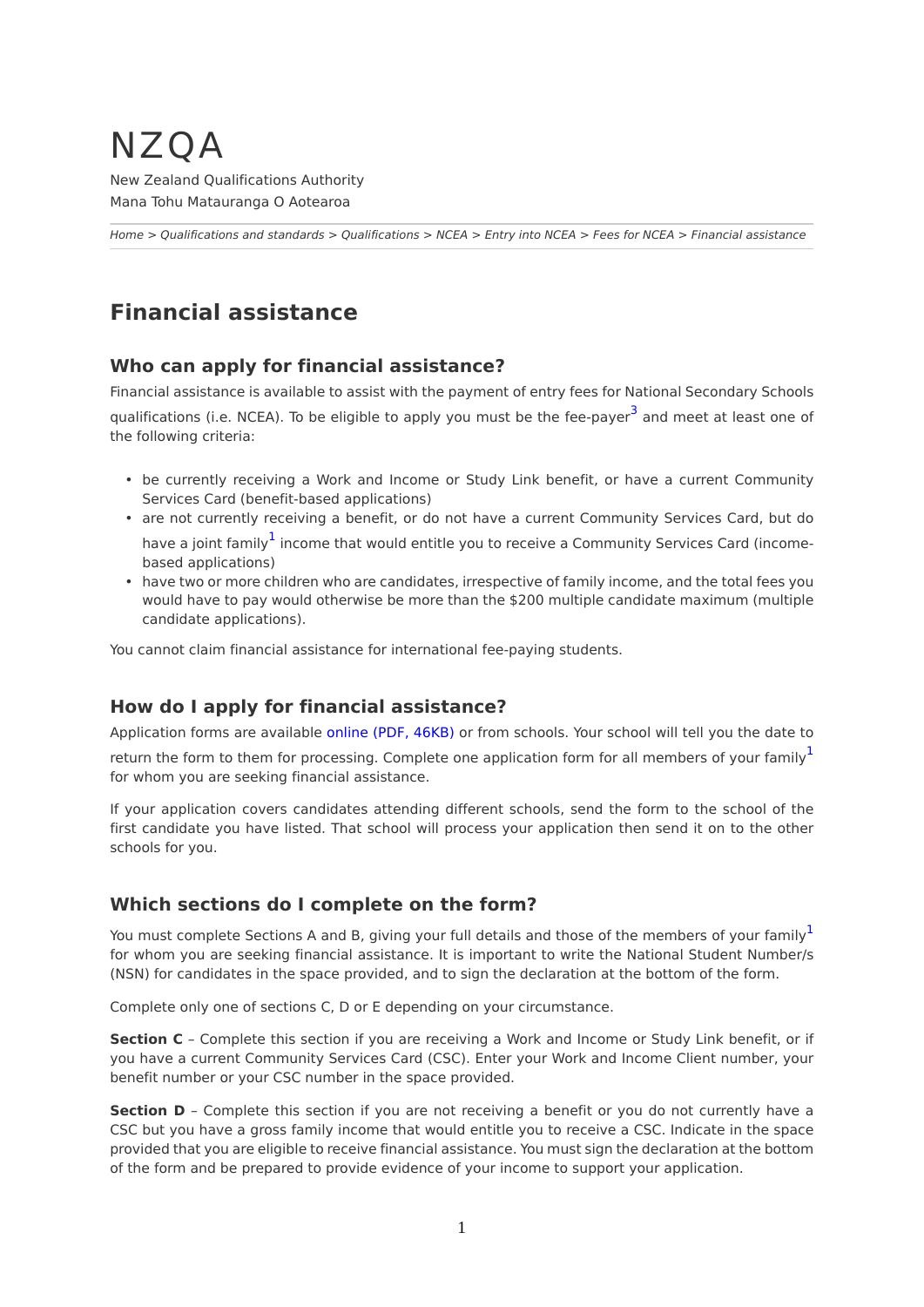**Section E** – Complete this section if you do not qualify in the above categories but have two or more children<sup>[2](http://www.nzqa.govt.nz/#note2)</sup> studying for National Secondary School qualifications and would otherwise be paying more than \$200 in fees.

## **What if I don't know the National Student Number (NSN)?**

All secondary candidates entered for national qualifications will be notified of their NSN in June. You must write the NSN in the space provided on the application form. If candidates have been assessed against NZQF standards in the past their NSN will be on their Result Notice, School Results Summary, Record of Achievement and Certificates issued by NZQA. If you can not find your child's NSN please contact the school.

## **What are the income thresholds for entitlement to a Community Services Card?**

| <b>Family Size</b> <sup>1</sup>                                                             | <b>Income Limits (Before tax)</b><br>From 1 April 2016 |  |
|---------------------------------------------------------------------------------------------|--------------------------------------------------------|--|
| 2 person family (1 parent with 1 child)                                                     | \$49,447                                               |  |
| 3 person family                                                                             | \$59,743                                               |  |
| 4 person family                                                                             | \$67.932                                               |  |
| 5 person family                                                                             | \$75.952                                               |  |
| 6 person family                                                                             | \$84,915                                               |  |
| For families of 7 or more, the income limits increase by \$7,898 for each additional person |                                                        |  |

For more information see Work and Income's [community services card page](http://www.workandincome.govt.nz/products/a-z-benefits/community-services-card.html).

#### **When are applications due from fee-payers?**

Your completed application must be sent to the first school listed on your form. Contact this school to find out when they require the completed form for processing. Schools must send all applications to NZQA by 1 September. If you miss your school's deadline for processing applications, you risk having to pay full fees and the \$50 late fee.

## **When will I know if my application has been approved?**

Your school is responsible for approving your application. You can assume it has been approved unless your school contacts you advising you otherwise.

#### **How much will I need to pay?**

|                                                       | I am<br>eligible for<br>beneficiary<br>or income-<br>based<br>assistance | I am not<br>eligible for<br>beneficiary<br>or income-<br>based<br>assistance                            |
|-------------------------------------------------------|--------------------------------------------------------------------------|---------------------------------------------------------------------------------------------------------|
| I am paying<br>for one child<br>who is a<br>candidate | \$20.00                                                                  | Full fees <sup>2</sup><br>(\$76.70 for<br>all NCEA<br>standards,<br>$$30$ for<br>each NZ<br>Scholarship |